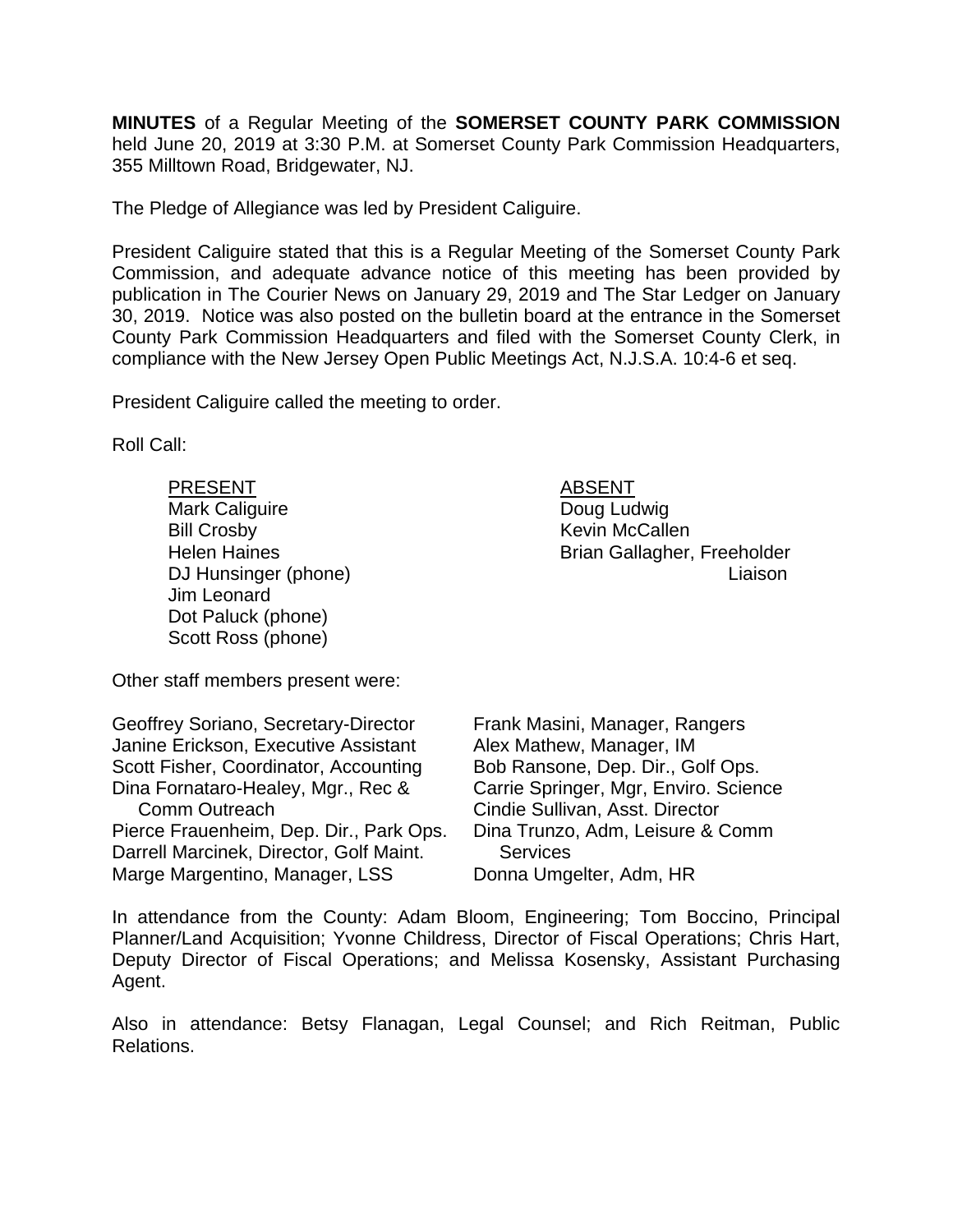# **OPEN MEETING FOR PUBLIC COMMENT**

# **APPROVAL OF THE MINUTES**

President Caliguire called for the approval of the minutes of the regular meeting held on May 16, 2019. Moved by Commissioner Crosby; seconded by Commissioner Leonard. YEAS: Commissioners Crosby, Haines, Hunsinger, Leonard, Paluck, Ross, and President Caliguire. NAYES: None. ABSENT: Commissioners McCallen and Ludwig.

# **APPROVAL OF BILLS FOR PAYMENT**

The following resolutions were moved by Commissioner Crosby; seconded by Commissioner Haines. YEAS: Commissioners Crosby, Haines, Hunsinger, Leonard, Paluck, Ross, and President Caliguire. NAYES: None. ABSENT: Commissioners McCallen and Ludwig.

# **Resolution R19-151 – Adopting 2019 Budget**

Resolution adopts the 2019 Operating Budget.

# **Resolution R19-152 – Payment of Claims**

Resolution authorizing payment of claims in the amount of \$2,909,521.94 comprised of Claims in the amount of \$1,477,570.09, Other Expenses in the amount of \$101,436.54 and Salaries and Wages in the amount of \$1,330,515.31for the period of May 16, 2019 through June 19, 2019.

# **Resolution R19-153 – Refund of Recreation Fees**

Resolution authorizes refund of recreation fees.

### **Resolution R19-154 – Confirming Orders**

Resolution authorizes the payment of confirming orders totaling \$119,899.13.

### **Resolution R19-155 – Authorizing Additional Funding for Previously Awarded Contracts (Leisure Services)**

Resolution authorizes additional funds for previously awarded contracts.

### **Resolution R19-156 – Authorizing Additional Funding for Previously Awarded Contracts (Golf)**

Resolution authorizes additional funds for previously awarded contracts.

# **Resolution R19-157 – Authorizing Additional Funding for Previously Awarded Contracts (Administration)**

Resolution authorizes additional funds for previously awarded contracts.

# **Resolution R19-158 – Authorizing Additional Funding for Previously Awarded Contracts (Park Operations)**

Resolution authorizes additional funds for previously awarded contracts.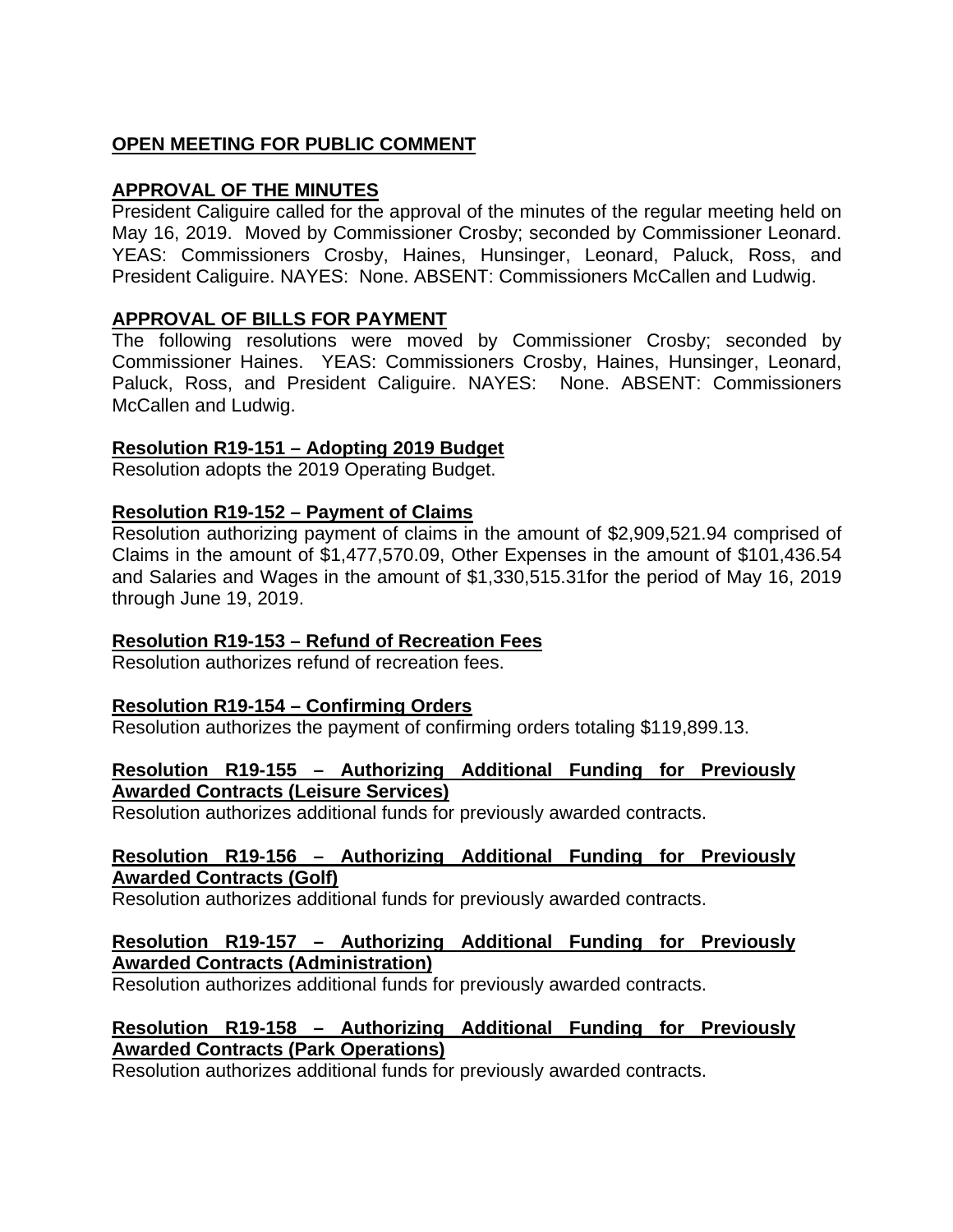# **Resolution R19-159 – Amending and Cancelling Certification of Funds for Previously Awarded Contracts**

Resolution cancels and amends certification of funds for previously awarded contracts.

# **DIRECTOR'S REPORT**

Director Soriano submitted a report for the month of May 2019.

# **COMMISSION CORRESPONDENCE**

- 1. Letter received from Temple Har Shalom containing a \$109.00 donation to the Park Commission. Funds were collected by students throughout the year.
- 2. Email from Director Soriano to Park Commission President and Freeholder Liaison Gallagher referencing an email sent to members of the Park Commission's Finance and Budget concerning the 2019 Park Commission Budget.
- 3. Email from Chris Porter, President of Hillsborough Baseball League, commending Foreman Rick DeLeon and his staff for the excellent condition of the ball fields at Mountain View Park throughout their tournament over Memorial Day weekend.
- 4. Letter from Manda Gorsegner, Development Director of Frontline Arts, providing notification of the appointment of Rachel Heberling as Executive Director.
- 5. Email from Hillsborough resident, Steve Vennemeyer, as follow-up to Director Soriano's response to Mr. Vennemeyer's request for a remote control car track at Mountain View Park.

# **CONSENT AGENDA**

### **RESOLUTIONS**

The following resolutions were moved by Commissioner Crosby; seconded by Commissioner Haines. YEAS: Commissioners Crosby, Haines, Hunsinger, Leonard, Paluck, Ross, and President Caliguire. NAYES: None. ABSENT: Commissioners McCallen and Ludwig.

# **Resolution R19-160– Authorizing Sale of Surplus**

Resolution authorizes the sale of surplus equipment.

# **Resolution R19-161– Adopting Cash Advance for TR Travelers Program**

Resolution adopts a cash advance of \$250.00 needed to cover the cost of vehicle tolls, parking fees, and staff meals.

### **Resolution R19-162 – Amending 2019 Fee Schedule**

Resolution amends 2019 Fee Schedule for horse lessons at Lord Stirling Stable.

### **Resolution R19-163 – Authorizing Termination of Three Farm License Agreements**

Resolution authorizes the termination of farm license agreement for Daniels, Thompson-Montgomery, and South Branch Reserve parcels.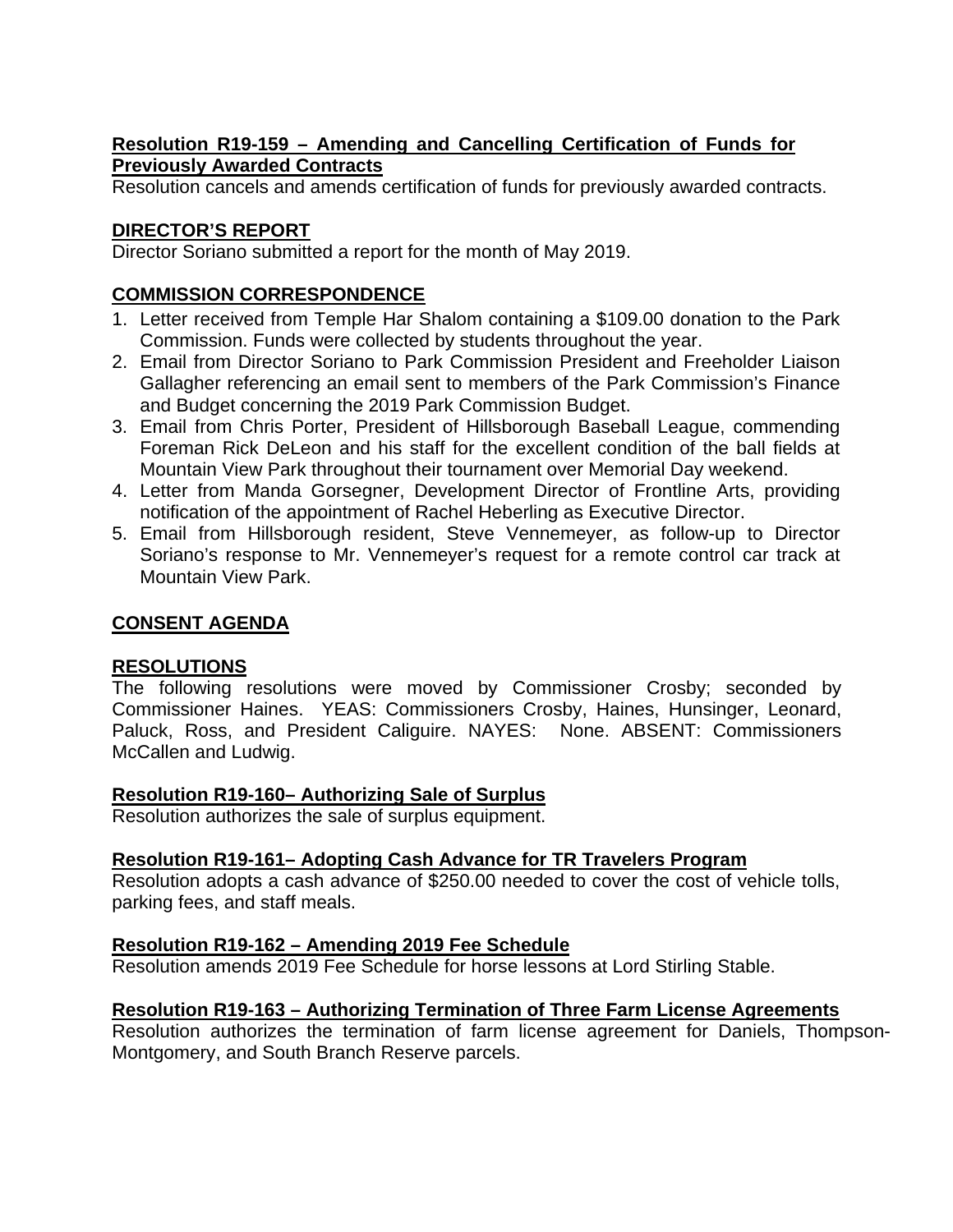### **Resolution R19-164 – Awarding License Agreement for Shared Service for Gasoline**

Resolution renews Commodity Resale Agreement with Far Hills Borough for the purchase of gasoline.

# **Resolution R19-165 – Awarding First Year of Three-Year Contract for Irrigation Control System Support and Services**

Resolution awards contract to Storr Tractor with initial purchase not to exceed \$39,838.80.

# **Resolution R19-166– Authorizing use of County Contract for Purchase of Unleaded Gasoline**

Resolution authorizes purchases from Riggins, Inc. with initial purchase not to exceed \$20,000.00.

### **Resolution R19-167 – Awarding Second Year of Three-Year Contract for Maintenance and Repair of HVAC Systems and Boilers**

Resolution awards contract to Millennium Mechanical Contractors with the initial purchase not to exceed \$11,454.34.

### **Resolution R19-168 – Authorizing use of County Contract for Wood Refuse Recycling**

Resolution authorizes services from Britton Industries.

### **Resolution R19-169 – Authorizing use of State Contract for Purchase of Park and Playground Equipment**

Resolution authorizes purchases from BCI Burke with initial purchase not to exceed \$1,051.15.

# **Resolution R19-170 – Awarding Fourth Year of a Five-Year Contract for Optical Viewers**

Resolution awards contract to Tower Optical.

### **Resolution R19-171 – Authorizing use of State Contract for Cisco Smartnet Extended Service Agreement**

Resolution authorizes service from ePlus with initial expense not to exceed \$19,820.18.

### **Resolution R19-172– Authorizing use of State Contract for Renewal of Forcepoint Security Annual Maintenance Support**

Resolution authorizes service from SHI with cost not to exceed \$5,147.30.

# **Resolution R19-173- Authorizing use of County Contract for Purchase of Office Supplies**

Resolution authorizes purchases from WB Mason and Office Concepts.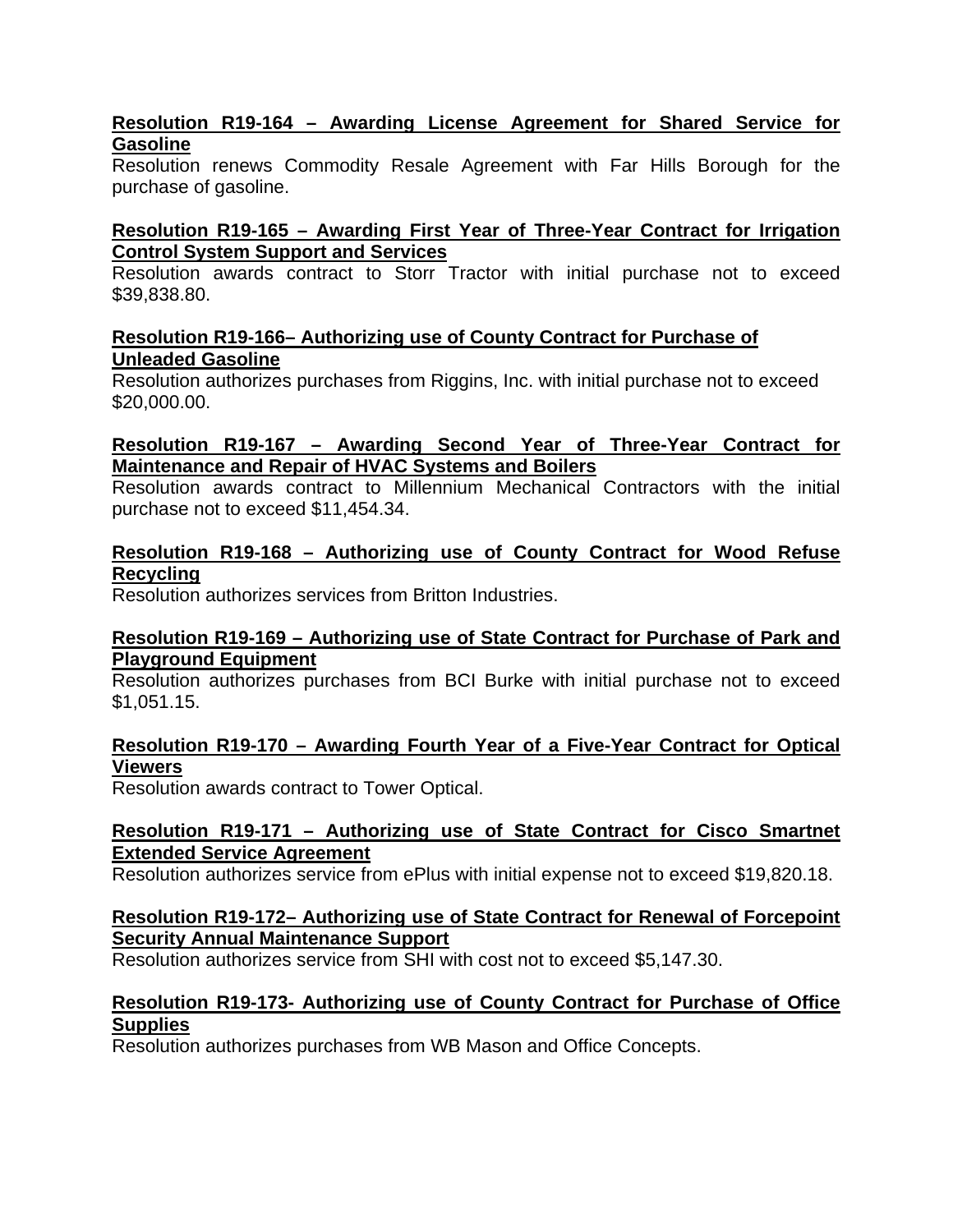#### **Resolution R19-174 – Authorizing Dedication of Duke Island Park Playground in Honor of Raymond Willis Brown**

Resolution authorizes the dedication of Duke Island Park playground in honor of Raymond Willis Brown.

#### **COMMITTEE REPORTS**

#### **CFO's Report**

Commissioner Crosby, Chair of the Committee, submitted a report for the month of May 2019.

In the absence of the Park Commission Treasurer, Director Soriano reported that revenue is \$40,000.00 less for the month of May 2019 as compared to May 2018 and \$98,000 less year to date as compared to 2018. Director Soriano stated that revenue received in June 2019 should eliminate these deficits.

#### **HUMAN RESOURCES**

Commissioner Leonard, Chair of the Committee, submitted a report for the month of May 2019.

Donna Umgelter, Administrator, Human Resources, reported that the Park Commission received First Place award and \$1,000.00 at the JIF Safety Breakfast for compliance with the Safety Incentive Program.

#### **LEISURE SERVICES**

Commissioner Ludwig, Chair of the Committee, submitted a report for the month of May 2019.

Dina Trunzo, Administrator, Leisure and Community Services, stated that the first week of TR Camp Okee Sunokee will begin on June  $24<sup>th</sup>$ , and the second week, which is a traveling camp, will begin on July 8th. The TR Department received the Community Partner of the Year award from the ARC of Somerset County.

Carrie Springer, Manager, Environmental Science, reported that the second Arizona Birding Trip that took place over Memorial Day weekend was a success and netted more than \$10,000 in revenue. Commissioner Leonard mentioned the upcoming County Caper that takes place in August stating that it is a great educational opportunity to learn about the park in a fun and unique way. Carrie added that registration is now open for the adult event that takes place on Saturday and the family event that takes place on Sunday.

Dina Healey-Fornataro, Manager, Recreation and Community Outreach, stated that the Warrenbrook Pool is open and all is going well. The new rubber duck paddle boats at Colonial Park are very popular, garnering 1½ hour wait times. Parking passes for the July 4<sup>th</sup> Celebration were distributed to Commissioners at the meeting and Dina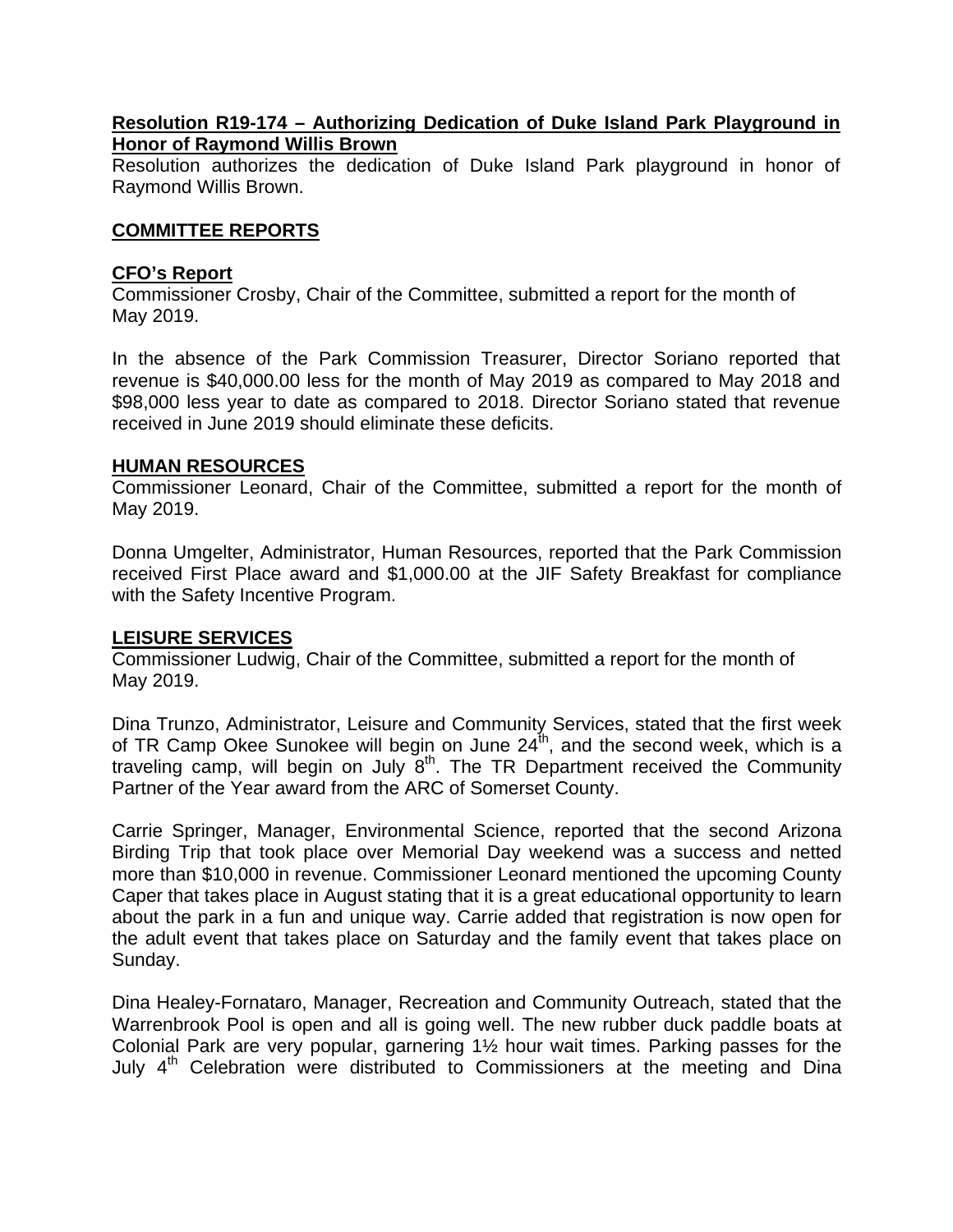encouraged their attendance at the event. The Duke Island Park Concert Series will begin on July  $7<sup>th</sup>$ .

Marge Margentino, Manager, Lord Stirling Stable, shared that D1 and D2 camps are full. The removal of hedges in front of the Stable entrance has proven helpful in attracting patrons by making the facility more visible from the road. Stable mascot JJ the Pony and pony Ebony recently visited the Somerset County Adult Day Center for their Strawberry Festival.

# **GOLF MANAGEMENT**

Commissioner Paluck, Chair of the Committee, submitted a report for the month of May 2019.

Darrell Marcinek, Director, Golf Maintenance, stated that Golf Maintenance staff continues to battle rainy conditions which required filling three bunkers at Warrenbrook. Darrell complemented Golf Maintenance staff for their assistance with two golf tournaments last month.

Bob Ransone, Deputy Director Golf Management, announced that Neshanic Valley Golf Course will hold a Media Day event on Thursday June 27 at 4:30pm as a preview of its hosting the 2019 NJSGA Amateur Championship. As part of the event there will be a ribbon cutting ceremony by the new caterers CRAVE, followed by a social gathering put together by the Business Partnership. In spite of heavy rain on the proceeding evening, Quail Brook golf course hosted a qualifier for the NJSGA Amateur to rave reviews. The following week Neshanic Valley hosted a rain shorten Metropolitan Golf Association's Public Links Championship. Again, the maintenance staff went above and beyond to get the course in great playing condition.

### **INFORMATION MANAGEMENT**

Commissioner McCallen, Chair of the Committee, submitted a report for the month of May 2019.

Alex Mathew, Manager, Information Management, had no further report.

# **VISITOR SERVICES**

Commissioner Crosby, Chair of the Committee, submitted a report for the month of May 2019.

Frank Masini, Manager, Park Rangers, had no further report.

Cindie Sullivan announced that Frank recently received his Certification as a Certified Playground Safety Inspector (CPSI). Frank is the first CPSI at the Park Commission. Commissioner Leonard inquired if Frank could avail himself to municipalities that do not have a CPSI on staff. Frank will explore Commissioner Leonard's inquiry.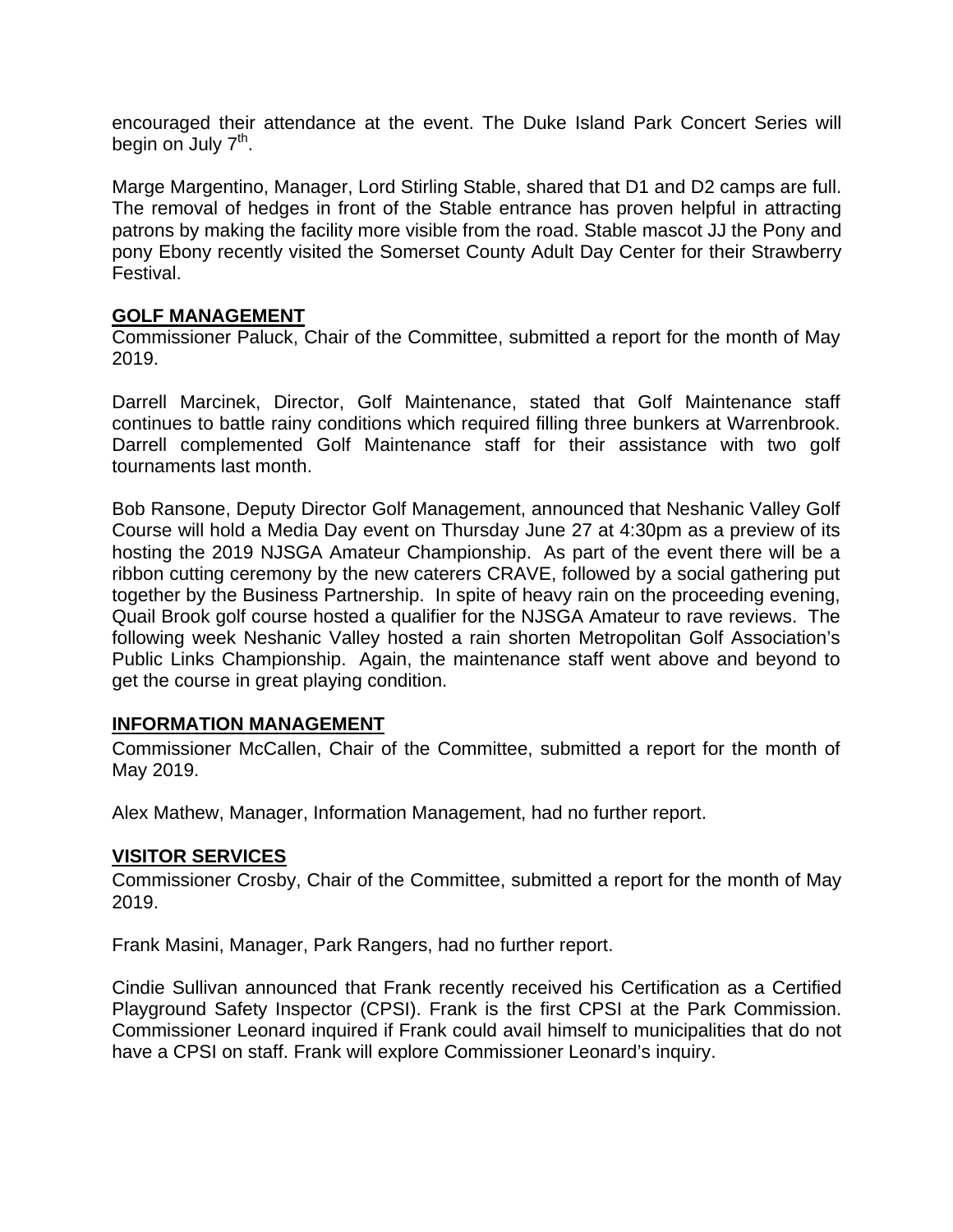#### **PROPERTY MANAGEMENT**

Director Soriano stated that resolution R19-163 releases two farmers from their farm license agreements. Director Soriano stated that each parcel will be inspected prior to finalizing the license termination. Consideration will be given to placing these parcels out to bid for hunting in the future. Director Soriano met with Adam Bloom, Tom Boccino, Pierce Frauenheim and Greg Bonin (Branchburg Administrator) regarding recently acquired parking lot by the old flea market in Neshanic. Decision was made to keep the location as a trail head without amenities.

### **PLANNING AND LAND ACQUISITION**

Tom Boccino, Parks Section Principal Planner, Land Acquisition, presented a report for May 2019.

Tom stated that the next public meeting for the Preservation Plan will be held on June  $26<sup>th</sup>$  at 6 p.m. in the Freeholder Meeting Room.

### **CAPITAL FACILIITES – CONSTRUCTION and ENGINEERING**

Adam Bloom, County Park Engineer, submitted a report for May 2019.

Adam updated his report stating that the bid for the second phase of the Billy Bunker project at Neshanic Valley Golf Course is being rejected next Tuesday and will be re-bid on Thursday, June 27<sup>th</sup>.

#### **PARK MAINTENANCE & HORTICULTURE**

Commissioner Hunsinger, Chair of the Committee, submitted a report for May 2019.

Pierce Frauenheim, Deputy Director, Park Operations, stated that Park Maintenance staff is dealing with the weather issues. The Duke Island Park playground renovation is underway, and Pierce anticipates a late fall/early spring completion. Planning and preparations are underway for the upcoming July 4<sup>th</sup> Celebration and 4H Fair. Pierce thanked the Horticulture staff and the Park Rangers for their assistance with making the Rose Day Festival at Colonial Park a huge success.

#### **AUDIT COMMITTEE**

Commissioner Crosby stated that the Audit Committee is continues its work with the auditors.

#### **FREEHOLDERS REPORT**

There was no Freeholder report.

### **OLD BUSINESS**

Director Soriano received comment from Counsel Betsy Flanagan regarding Hollis Fitch's request to place a memorial sculpture at Skillman Park. Mrs. Fitch's request will be revisited taking into account Mrs. Flanagan's comments.